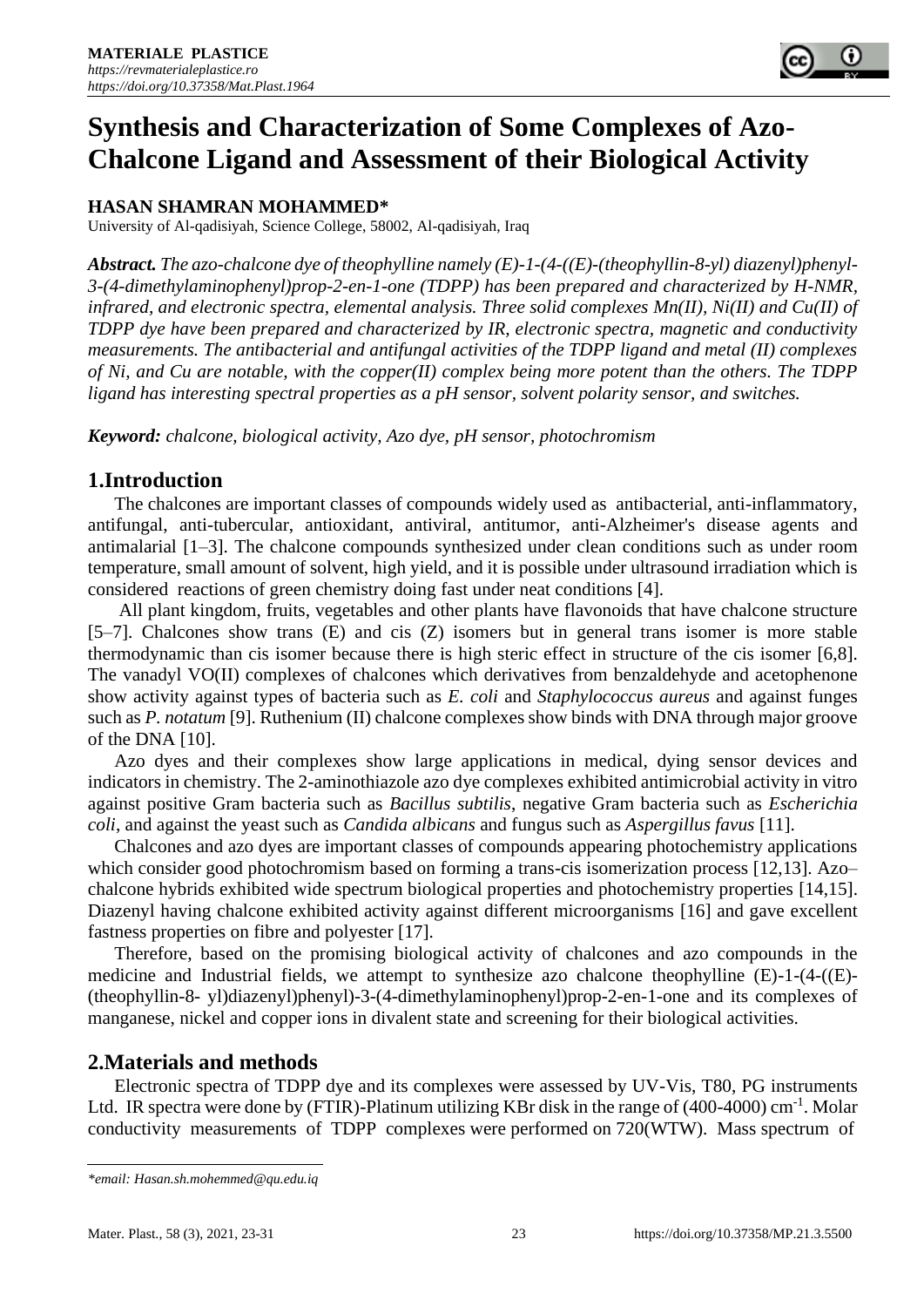TDPP dye was done by AB SCIEX 3200 QTRAP Mass analyzer. The elemental analysis C.H.N of TDPP dye and its complexes were done by Costech ECS Elemental 4010. Magnetic measurements of complexes carried out by Balance Magnetic Susceptibility Model - M.S.B Auto. A Bruker Avance-111 300 MHz NMR Sp. was used to record the <sup>1</sup>H-NMR spectrum of TDPP dye in DMSO-d6 solvent. The metal chlorides ( $MnCl<sub>2</sub>4H<sub>2</sub>O$ ,  $NiCl<sub>2</sub>6H<sub>2</sub>O$  and  $CuCl<sub>2</sub>$ ) were from Merck, theophylline, 4-dimethylaminobenzaldehyde, and 4-aminoacetophenone were from the B.D.H company.

The chalcone dye synthesized under stirring for 3h by mixing 4-aminoacetophenone (1g, 0.0067 mole) with 4-dimethylaminobenzaldhyde (0.9 g, 0.0067 mole) in 30 mL ethanol in an alkaloid medium (KOH 0.5 g). The reaction mixture was neutralize by adding hydrochloric acid under cooling. The solution filtrated off, the yield was 90 %, bright orange powder. Azo-chalcone dye (TDPP) synthesized under cooling at  $0^{\circ}$ C by mixing diazoinium salt of chalcone dye (0.5 g, 0.0018 mole of chalcone dye in 10 mL water with 3 mL HCl mixed with 0.13 g, 0.0018 mole of sodium nitrite under cooling) with 10 ml aqueous solution of theophylline (0.32g, 0.0018 mole) in alkaline medium (NaOH 0.5 g). Azochalcone dye was dark red powder, 60% yield. We also synthesized Azo-chalcone dye (TDPP) by diazotization of 4-aminoacetophenone then coupling with theophylline to form azo dye then coupling with 4-dimethylaminobenzaldhyde to form chalcone but the yield was low.

Complexes preparation: The dye complexes were made in the same way, by combining 0.2 g, 0.43 mmole dye dissolved in 30 mL ethanol with 0.21 mmole metal chloride (0.04g, 0.05 g and 0.02g corresponding to MnCl2.4H2O, NiCl2.6H2O and CuCl<sup>2</sup> respectively dissolving in 5 mL distillate water, and then refluxing the mixture solution for 45 min. The solution was then filtered, and the precipitate was dried in a desiccator.

Elemental analyses (C.H.N %) for TDPP dye,  $C_{25}H_{26}N_7O_3$ : C 63.55 (experimental 62.95), H 5.55  $(5.45)$ , N 20.75 (20.45), mp 123.7°C, IR, red powder. Mn complex  $MnC_{50}H_{52}N_{14}O_6Cl_2$ : C 56.08 (55.95), H 4.89 (4.35), N 18.31 (18.24), dark marron powder, m.p. more than  $350^{\circ}$ C, Yield 70. Ni complex NiC<sub>50</sub>H<sub>52</sub>N<sub>14</sub>O<sub>6</sub>Cl<sub>2</sub>: C 55.88 (55.65), H 4.88 (4.67), N 18.25 (18.16), m.p. more than 350 °C, dark brown powder, yield 65%. Cu complex CuC<sub>50</sub>H<sub>52</sub>N<sub>14</sub>O<sub>6</sub>Cl<sub>2</sub>: C55.63 (55.56), H 4.86 (4.67), N 18.17 (18.04), dark grey, m.p  $152^{\circ}$ C, yield  $75\%$ .

## **3.Results and discussions**

Theophylline's azo-chalcone dye (TDPP) was made in two steps (Scheme 1), the first stage involved reacting 4-aminoacetophenone with 4-dimethylaminobenzaldehyde in ethanol with sodium hydroxide to produce orange chalcone with a 90% yield. The second stage included diazotization of chalcone followed by the diazotization salt of chalcone with an aqueous solution of theophylline in basic medium, resulting in a dye yield of 60%.



**Scheme 1.** Preparation steps of azo-chalcone dye (TDPP) of theophylline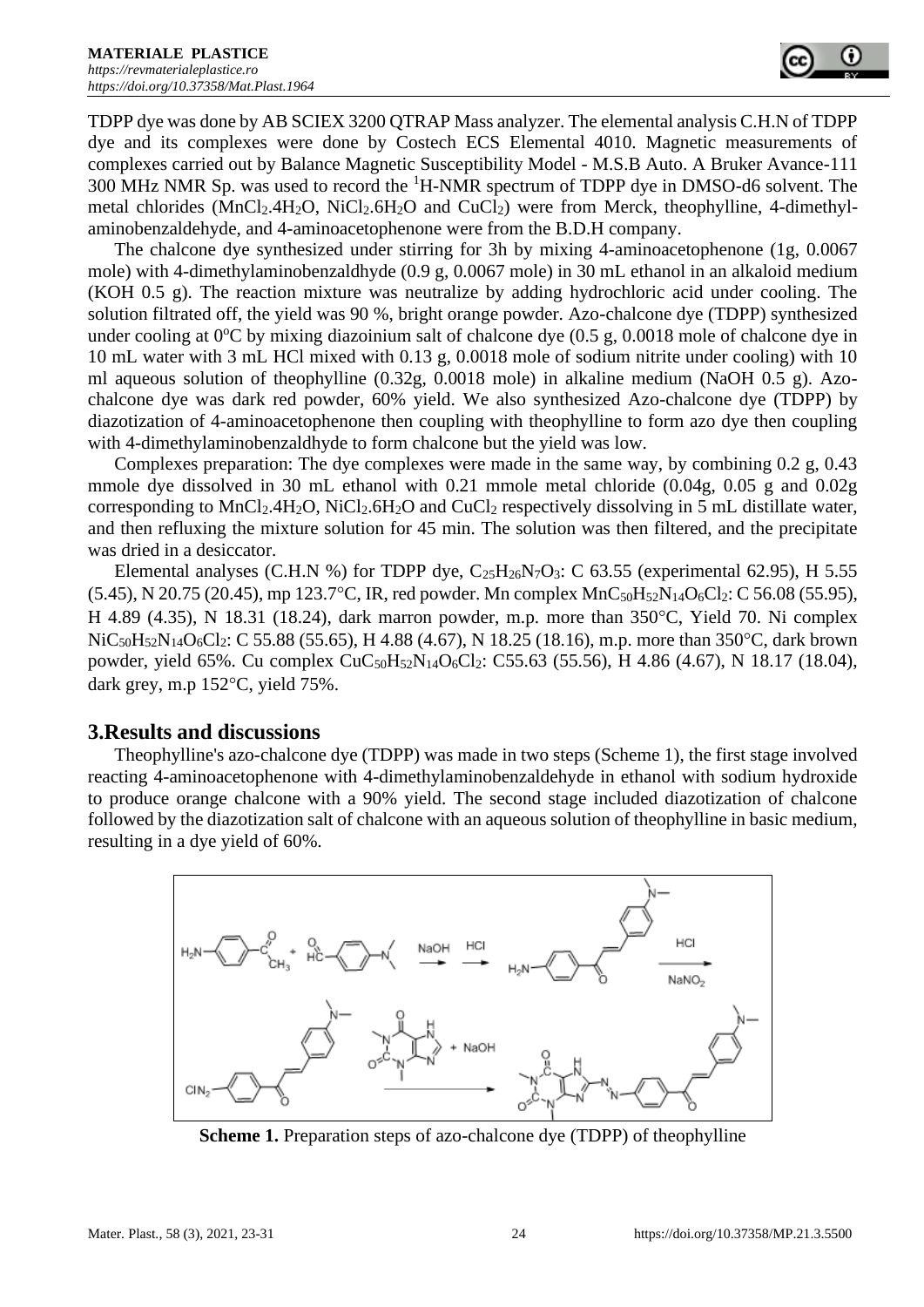

H-NMR spectrum of (TDPP) as shown in Figure 1, the TDPP dye exhibited the following chemical shift, 9.66 (s, 1H), 8.42 (d, 1H), 7.85 (multi, 6H), 7.26 (d, H), 6.78 (d, 2H,), 3.32 (s, 3H), 3.01 (s, 6H), 2.55 (s, 3H), which is in agreement with protons number of the TDPP dye.



**Figure 1.** <sup>1</sup>HNMR spectrum of TDPP dye in DMSO (d6) at room temperature

Under various *pH* values, the color and electronic properties of TDPP dye changed drastically as shown in Figure 2. The TDPP dye showed orange color in neutral aqueous, red color in basic aqueous with red shift and hyperchromic effect, and dark orange in acidic aqueous accompanied with little bit red shift and hyperchromic effect.



**Figure 2.** The colors and electronic spectra of TDPP under different values of *p*H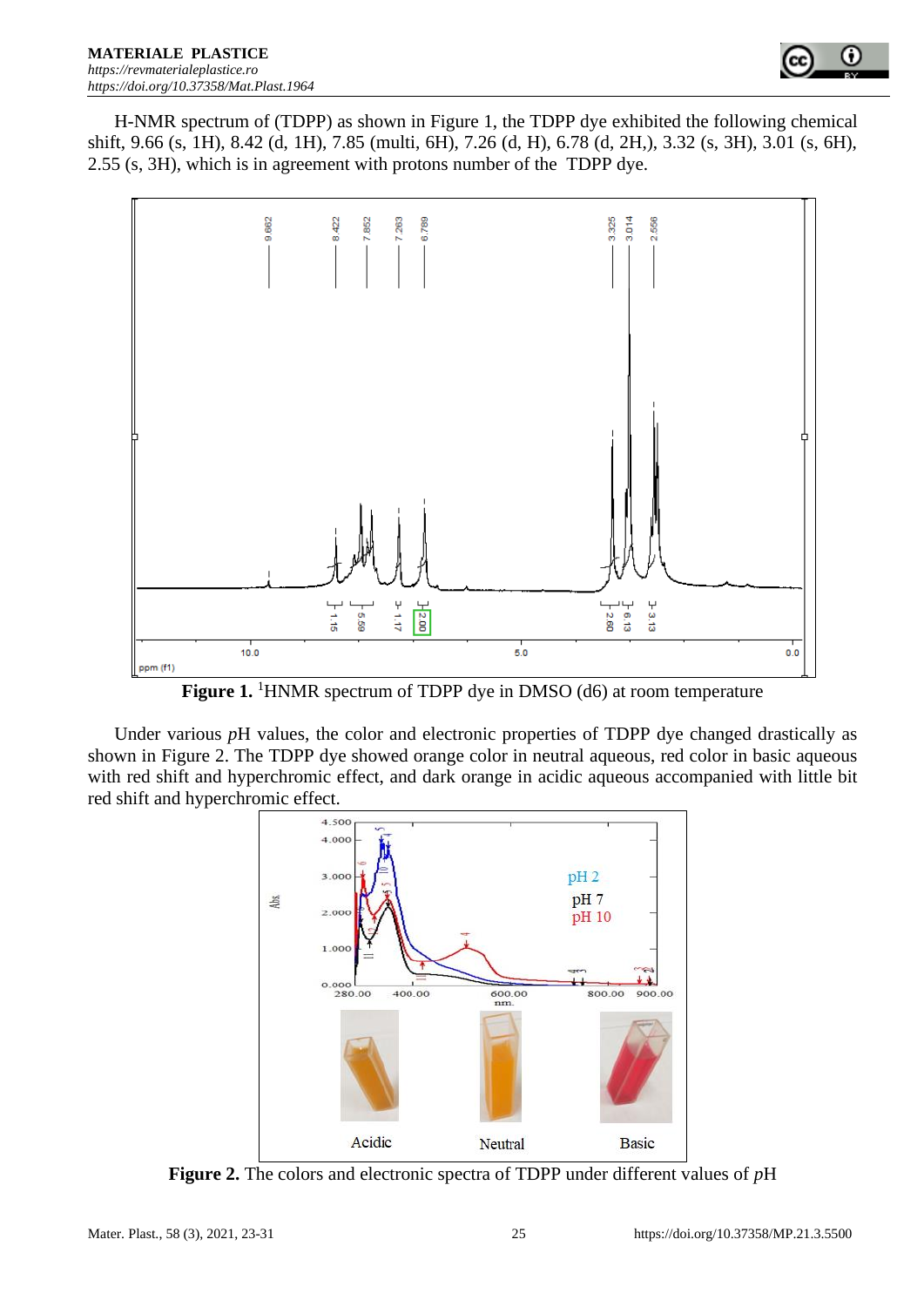

The TDPP dye exhibited red shift under increasing the polarity from hexane, DMSO, and ethanol to methanol as shown in (Figure 3).



**Figure 3.** Polarity Effect of solvents on TDPP dye

Theophylline's azo-chalcone dye (TDPP) showed actual photochromic behaviour (Figure 4) when exposed to 395 nm light, with trans azo converting to cis isomer with contribution from the converted trans chalcone isomer to cis under irradiation [18–20]. The new spectra of dye returned to the original spectra over time when the light was removed, which is consistent with real photochromic behaviour [21].



**Figure 4**. Electronic spectra of TDPP dye under irradiation at 395 nm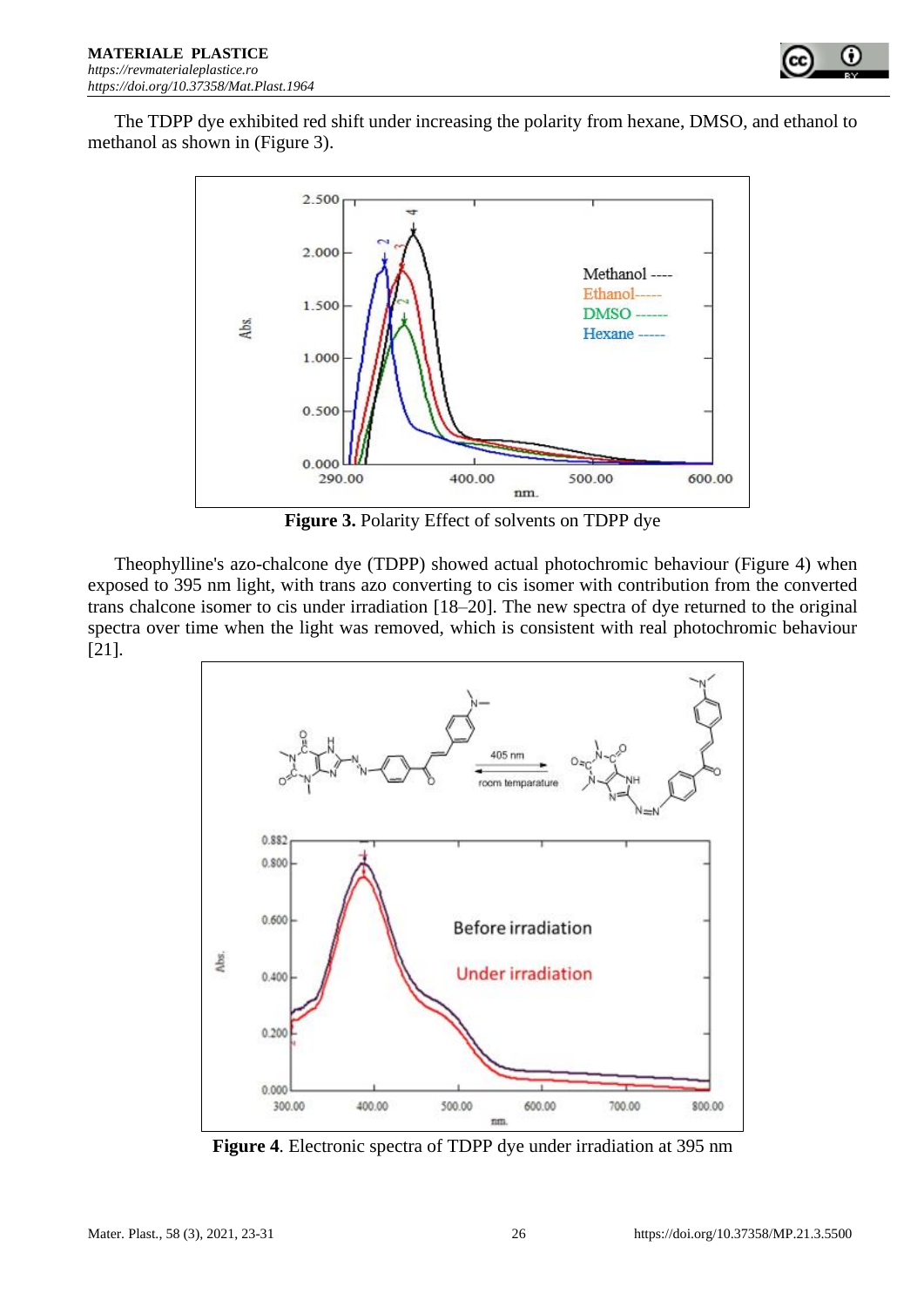

The complexes of Mn, Ni and Cu divalent ions of TDPP dye were prepared as shown in (Scheme 2) by reacting a hot solution of TDPP dye and hot solution of metal chloride of Mn, Ni and Cu divalent under mole ratio equal to 1:2 (M:Dye) which was suggested depending on mole ratio results as shown in Figure 5 for Mn (II) complex.



**Scheme 2.** Preparation steps of complexes of TDPP dye where  $M = Mn(II)$ , Ni(II) and Cu(II)



**Figure 5.** Mole ratio results for Mn (II) complex with TDPP dye

Infrared spectra of TDPP dye and its complexes exhibited important functional groups which are depicted in Table 1 such as N-H, CH aromatic and aliphatic, C=O, C=N, C=C, azo group. The basic differences between the spectra of dye (Figure 6) and the spectra of complexes like the spectrum of Mn complex (Figure 7) are that the peaks of imine  $(C=N)$  and azo groups suffered down (red shift) around  $5-19$  cm<sup>-1</sup>, indicating that these groups associated with metal ions.

| ∴ompound   | N-H  | aromatic | CH aliphatic | $C=O$ | $C-N$ | $C = C$ | $N=N$ | CН<br>l scissoring | CH bending     |
|------------|------|----------|--------------|-------|-------|---------|-------|--------------------|----------------|
| TDPP dve   | 3360 | 3060     | 2918, 2820   | 1670  | 1600  | 550     | 1535  | 1369               | 166, 819, 729, |
| Mn complex | 3358 | 3060     | 2924, 2854   | 1670  | 1595  | 550     | 1521  | 1359               | 962, 827       |
| Ni complex | 3352 | 3065     | 2920, 2830   | 1672  | 1591  | 552     | 516   | 1365               | 160, 819, 730  |
| ∴u complex | 3358 | 3060     | 2926, 2830   | 1670  | 1589  | 550     | 519   | 1360               | 720<br>Q J     |

**Table 1**. The infrared frequencies of TDPP dye and its complexes in KBr billet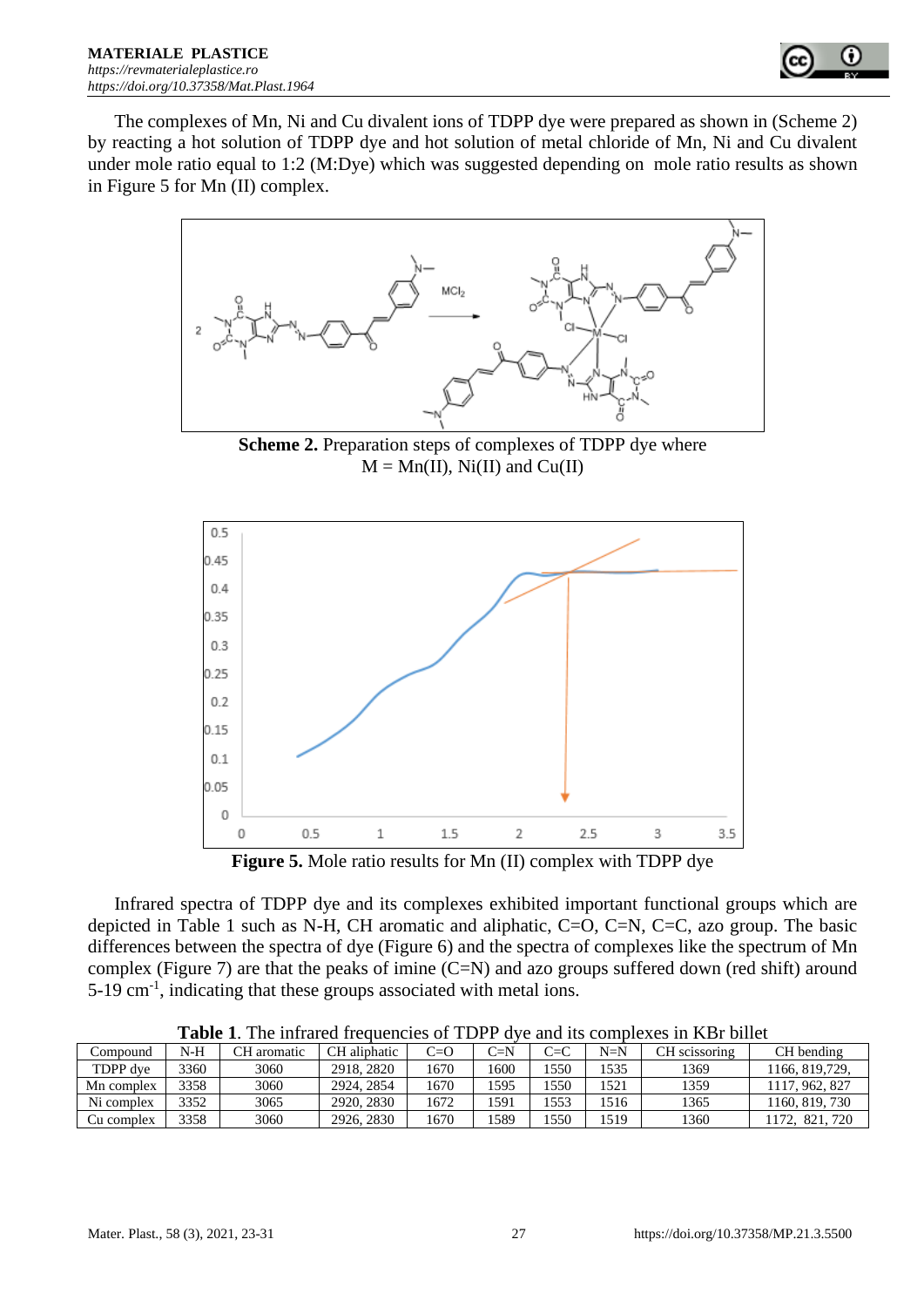

**Figure 6.** Infrared spectrum of azo-chalcone dye (TDPP) of theophylline



**Figure 7.** Infrared spectrum of Mn complex of azo-chalcone dye (TDPP)

The electronic spectra of the complexes of TDPP dye as shown in (Figure 8) were done in ethanol at room temperature. The electronic spectrum of TDPP dye exhibited band at 339 nm due to  $\pi \rightarrow \pi^*$  and another band is a shoulder at 405 nm due to n $\rightarrow \pi^*$ . The electronic spectrum of manganese (II) of TDPP dye exhibited band at 324 nm due to due to  $\pi \rightarrow \pi^*$  of ligand and the second band was at 460 nm due to

G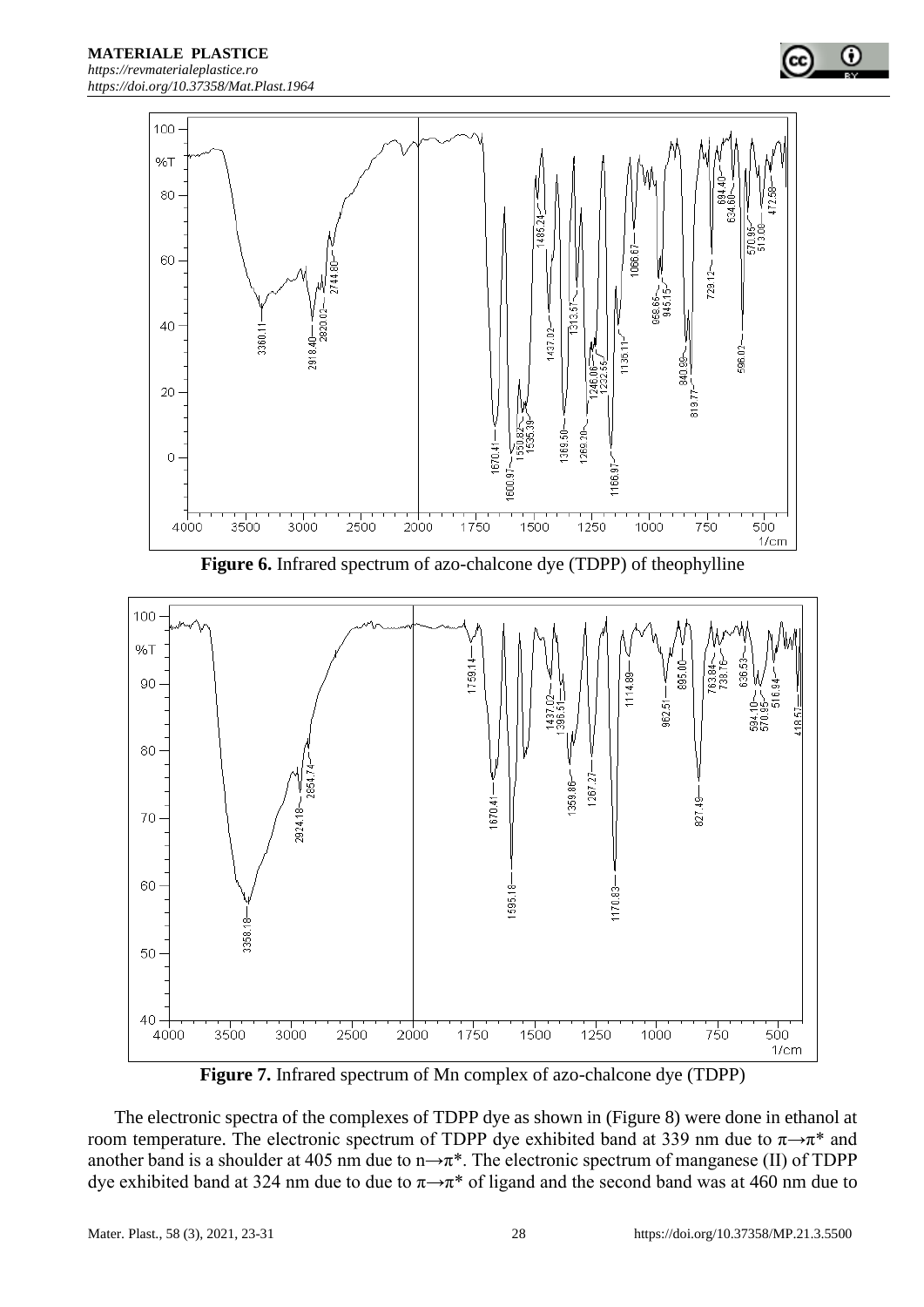

and another band was at 723 nm. The magnetic susceptibility was 5.65 B.M. in agreement with the environment of the octahedral complex of manganese (II). The electronic spectrum of nickel complex of TDPP dye exhibited bands at 250 nm and 339 nm due to  $\pi \rightarrow \pi^*$  of TDPP dye in complex, and a band at 451 nm due to  ${}^3A_{2g}(F) \rightarrow {}^3T_{2g}(P)$  and a band at 728 due to  ${}^3A_{2g}(F) \rightarrow {}^3T_{1g}(F)$  of d-d transition of octahedral complex of nickel (II). The magnetic susceptibility was 3.35 B.M. in agreement with the environment of the octahedral complex of nickel (II).

The electronic spectrum of copper complex of TDPP dye exhibited three bands at 332 nm due to  $\pi \rightarrow \pi^*$  of TDPP dye in complex, and a band at 469 nm due to  ${}^2B_{1g} \rightarrow {}^2Eg$  and another band at 724 nm due to <sup>2</sup>B<sub>1g</sub>→<sup>2</sup>A<sub>1g</sub> of d-d transition of octahedral complex of copper (II). The magnetic susceptibility was 1.87 B.M. in agreement with the environment of the octahedral complex of copper (II).



**Figure 8.** Electronic spectrum of TDPP dye of theophylline in DMF at room temperature

## **Biological activity**

The antimicrobial activity of the synthesized ligand (TDPP dye) and its metal complexes were tested against two local bacterial organisms, Gram positive bacteria (*Staphylococcus aureus*) and Gram negative bacteria (*Escherichia coli*) (Table 2). The antibacterial efficacy of synthesized compounds of TDPP dye was investigated (*Staphylococcus aureus and Escherichia coli*). The copper compound seemed to be selective against the bacteria. The copper complex had the highest inhibition zone and antibacterial efficacy against the bacteria. Nickel complex also exhibited high inhibition zone and antibacterial efficacy against *Staphylococcus aureus*. The ligand and other complexes did not show activity against all of gram +ve bacteria and gram -ve bacteria.

| $\sigma$ . The contract $\sigma$ and $\sigma$ and $\sigma$ and $\sigma$ and $\sigma$ and $\sigma$ and $\sigma$ |            |                       |                  |  |  |  |  |  |
|----------------------------------------------------------------------------------------------------------------|------------|-----------------------|------------------|--|--|--|--|--|
|                                                                                                                | Compound   | Staphylococcus aureus | Escherichia coli |  |  |  |  |  |
|                                                                                                                | TDPP dye   |                       |                  |  |  |  |  |  |
|                                                                                                                | Mn complex |                       |                  |  |  |  |  |  |
|                                                                                                                | Ni complex | 5.25                  |                  |  |  |  |  |  |
|                                                                                                                | Cu complex |                       | 7.5              |  |  |  |  |  |

**Table 2.** Inhibition zone (cm) of TDPP dye and its complexes against types of bacteria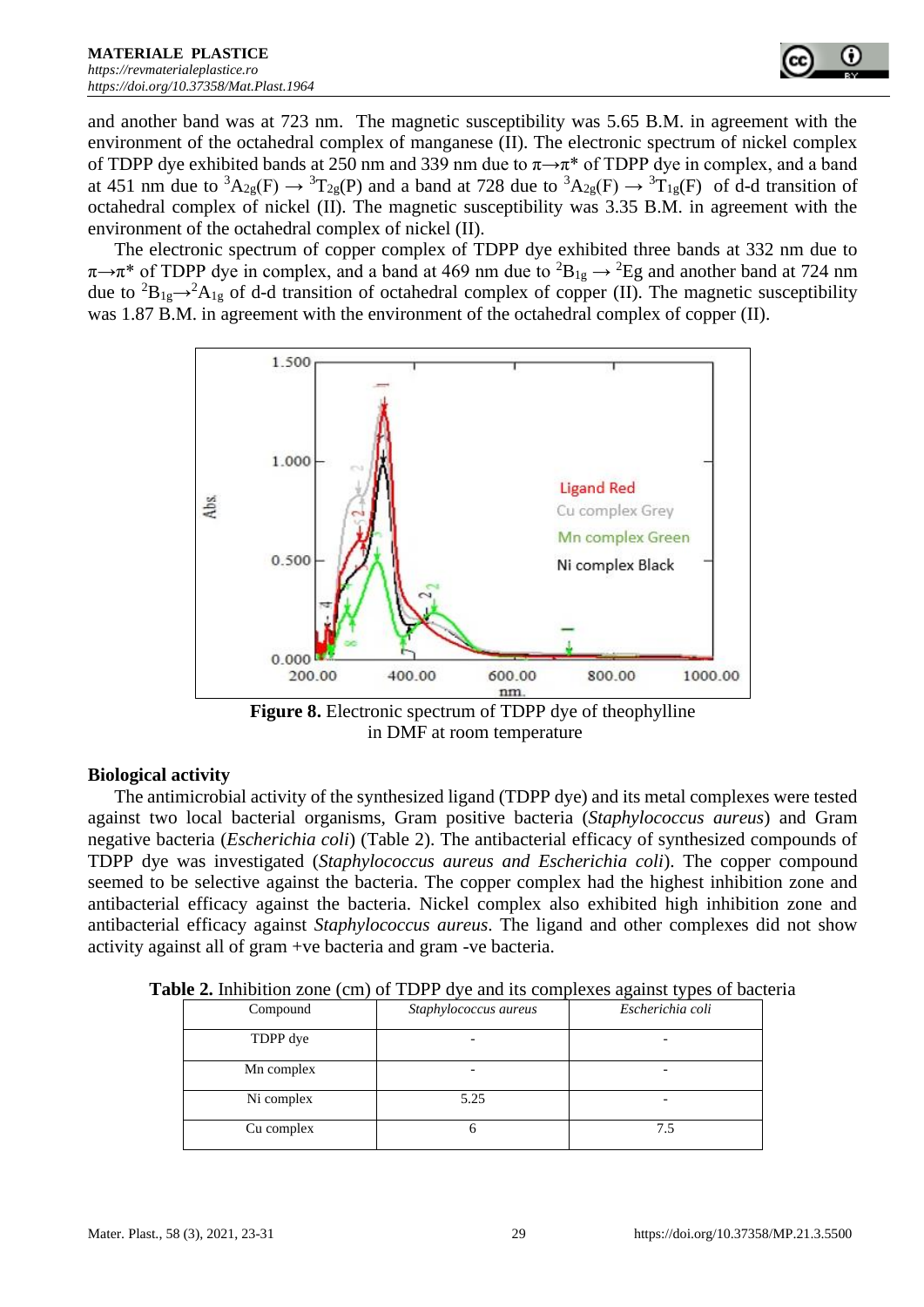# **4.Conclusions**

A new azo-chalcone dye of theophylline namely (E)-1-(4-((E)-(theophyllin-8-yl) diazenyl)phenyl)- 3-(4-dimethylaminophenyl)prop-2-en-1-one (TDPP) and its complexes of Mn(II), Ni(II) and Cu(II) were synthesized and characterized. The TDPP dye exhibited a bathochromic shift under increasing the polarity of solvents. The UV-Vis spectral changes of TDPP dye indicated that light-induced trans to cis isomerization and reverse isomerism from cis to trans around the -N=N- bond with contribution from cis chalcone to trans chalcone isomer at room temperature. Antimicrobial experiments on a number of bacteria show that the complexes TDPP are more effective bactericides than the TDPP ligand and have high efficiency.

## **References**

1. ILLICACHI, L.A., MONTALVO-ACOSTA, J.J., INSUASTY, A., QUIROGA, J., ABONIA, R., SORTINO, M., ZACCHINO, S., INSUASTY, B., Synthesis and DFT Calculations of Novel Vanillin-Chalcones and Their 3-Aryl-5-(4-(2-(dimethylamino)-ethoxy)-3-methoxyphenyl)-4,5-dihydro-1Hpyrazole-1-carbaldehyde Derivatives as Antifungal Agents. *Molecules* **2017**, *22*.

2. YADAV, N., DIXIT, S.K., BHATTACHARYA, A., MISHRA, L.C., SHARMA, M., AWASTHI, S.K., BHASIN, V.K., Antimalarial activity of newly synthesized chalcone derivatives in vitro. *Chemical biology & drug design* **2012**, *80*, 340–347.

3. BAI, P., WANG, K., ZHANG, P., SHI, J., CHENG, X., ZHANG, Q., ZHENG, C., CHENG, Y., YANG, J., LU, X., Development of chalcone-O-alkylamine derivatives as multifunctional agents against Alzheimer's disease. *European Journal of Medicinal Chemistry* **2019**, *183*, 111737.

4.ADOLE, V.A., JAGDALE, B.S., PAWAR, T.B., SAGANE, A.A., Ultrasound promoted stereoselective synthesis of 2, 3-dihydrobenzofuran appended chalcones at ambient temperature. *South African Journal of Chemistry* **2020**, *73*, 35–43.

5. GOMES, M.N., MURATOV, E.N., PEREIRA, M., PEIXOTO, J.C., ROSSETO, L.P., CRAVO, P.V., ANDRADE, C.H., NEVES, B.J., Chalcone derivatives: promising starting points for drug design. *Molecules* **2017**, *22*, 1210.

6. K SAHU, N., S BALBHADRA, S., CHOUDHARY, J., V KOHLI, D., Exploring pharmacological significance of chalcone scaffold: a review. *Current medicinal chemistry* **2012**, *19*, 209–225.

7. ZHUANG, C., ZHANG, W., SHENG, C., ZHANG, W., XING, C., MIAO, Z., Chalcone: a privileged structure in medicinal chemistry. *Chemical reviews* **2017**, *117*, 7762–7810.

8. AKSÖZ, B.E., ERTAN, R., Chemical and structural properties of chalcones I. *FABAD J Pharm Sci* **2011**, *36*, 223–242.

9.BORGE, V.V., PATIL, R.M., Stability of Vanadium Chalcone Complexes. In *Stability of Coordination Compounds*; IntechOpen, 2020.

10. GAUR, R., KHAN, R.A., TABASSUM, S., SHAH, P., SIDDIQI, M.I., MISHRA, L., Interaction of a ruthenium(II)–chalcone complex with double stranded DNA: Spectroscopic, molecular docking and nuclease properties. *Journal of Photochemistry and Photobiology A: Chemistry* **2011**, *220*, 145–152.

11.VENUGOPAL, N., KRISHNAMURTHY, G., NAIK, H.B., MANOHARA, J.D., DNA Binding, Molecular Docking and Antimicrobial Evaluation of Novel Azo Dye Ligand and Their Metal Complexes. *Journal of Inorganic and Organometallic Polymers and Materials* **2020**, *30*, 2608–2625.

12. LEYDET, Y., BATAT, P., JONUSAUSKAS, G., DENISOV, S., LIMA, J.C., PAROLA, A.J., MCCLENAGHAN, N.D., PINA, F., Impact of water on the cis–trans photoisomerization of hydroxychalcones. *The Journal of Physical Chemistry A* **2013**, *117*, 4167–4173.

13. LIU, Q., JIN, L.-X., LU, J.-F., The electric memory properties of azo-chalcone derivatives based on different film forming processes. *Journal of Molecular Structure* **2020**, 129480.

14.WEI, H., RUAN, J., ZHANG, X., Coumarin–chalcone hybrids: promising agents with diverse pharmacological properties. *RSC Adv.* **2016**, *6*, 10846–10860.